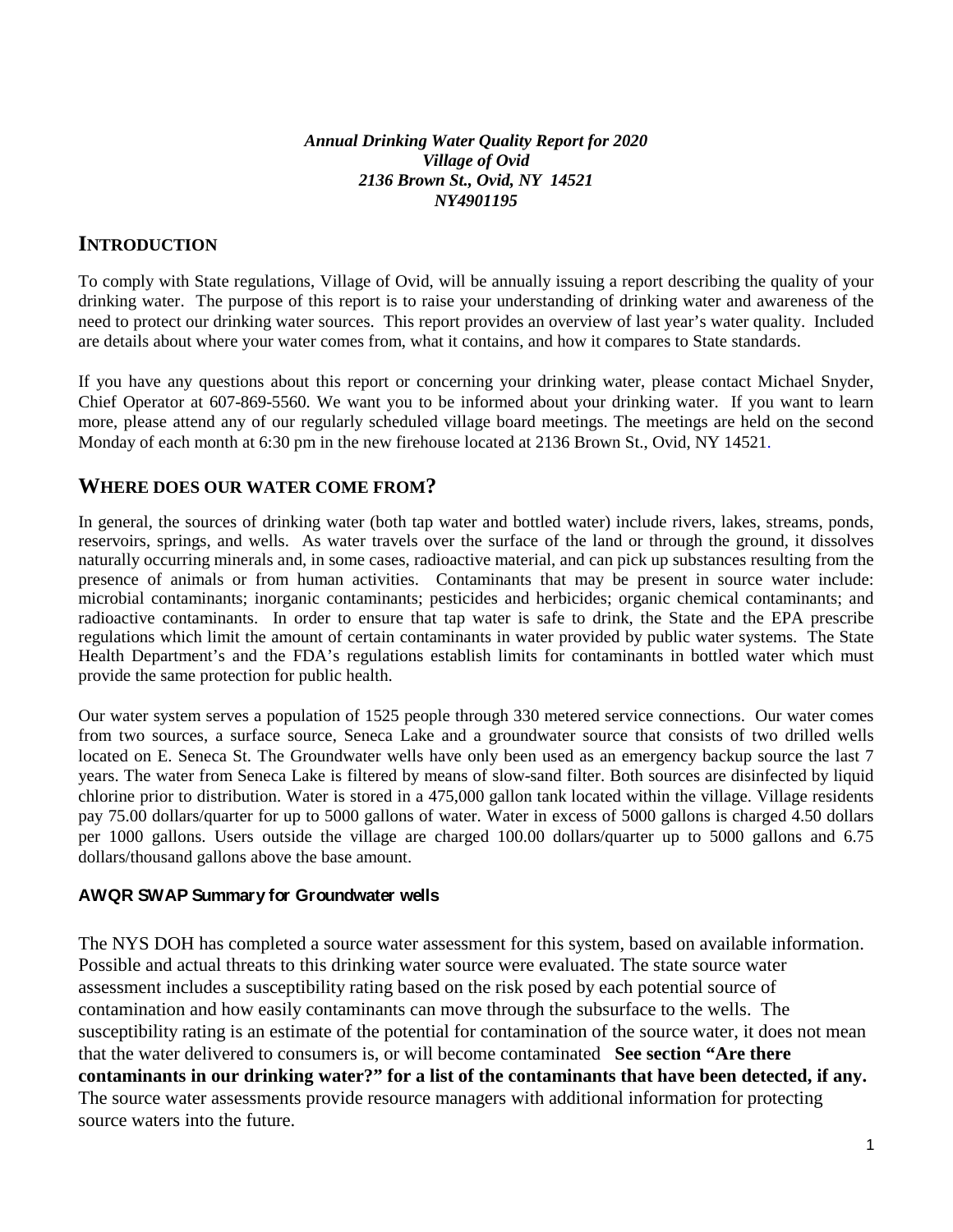While nitrates (and other inorganic contaminants) were detected in our water, it should be noted that all drinking water, including bottled drinking water, may be reasonably expected to contain at least small amounts of some contaminants from natural sources. The presence of contaminants does not necessarily indicate that the water poses a health risk.

The source water assessment has rated these wells as having a medium-high susceptibility to Protozoa, Enteric Viruses and Enteric Bacteria. These ratings are due primarily to the close proximity of Low intensity residential land use in the wells recharge area. In addition, the wells draw from fractured bedrock and a lower permeability layer exists above the aquifer.

*The county and state health departments will use this information to direct future source water protection activities. These may include water quality monitoring, resource management, planning and education programs. A copy of the assessment can be obtained by contacting us, as noted below.*

### **AWQR SWAP Summary for Surface Source**

The assessment found an elevated susceptibility to contamination for this source of water. The amount of agricultural lands in the assessment area results in elevated potential for protozoa, phosphorous, DBP precursors, and pesticides contamination. While there are some facilities present, permitted discharges do not likely represent an important threat to source water quality based on their density in the assessment area. Non-sanitary wastewater discharges may also contribute to contamination. However, it appears that the total amount of wastewater discharged to surface water in this assessment area is high enough to further raise the potential for contamination (particularly for protozoa). There is also noteworthy contamination susceptibility associated with other discrete contaminant sources, and these facilities include: Landfills and RCRA.

### **ARE THERE CONTAMINANTS IN OUR DRINKING WATER?**

As the State regulations require, we routinely test your drinking water for numerous contaminants. These contaminants include: total coliform, turbidity, inorganic compounds, nitrate, nitrite, lead and copper, volatile organic compounds, total trihalomethanes, and synthetic organic compounds. The table presented below depicts which compounds were detected in your drinking water. The State allows us to test for some contaminants less than once per year because the concentrations of these contaminants do not change frequently. Some of our data, though representative, are more than one year old.

It should be noted that all drinking water, including bottled drinking water, may be reasonably expected to contain at least small amounts of some contaminants. The presence of contaminants does not necessarily indicate that water poses a health risk. More information about contaminants and potential health effects can be obtained by calling the EPA's Safe Drinking Water Hotline (800-426-4791) or the Seneca County Health Department at 315- 539-1945.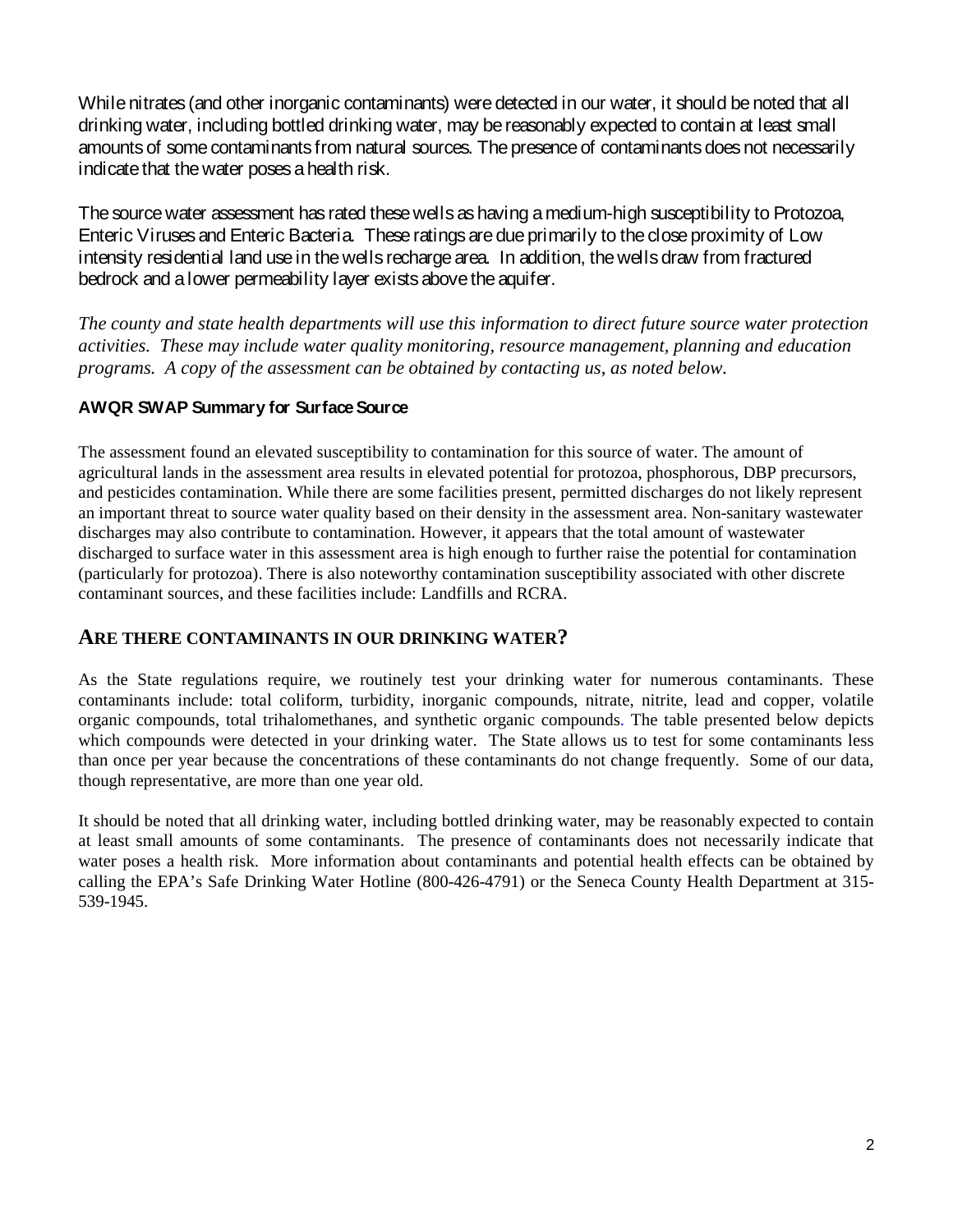| Table of Detected Contaminants - groundwater source |                            |                                       |                                                  |                          |              |                                            |                                                                                                      |
|-----------------------------------------------------|----------------------------|---------------------------------------|--------------------------------------------------|--------------------------|--------------|--------------------------------------------|------------------------------------------------------------------------------------------------------|
| Contaminant                                         | <b>Violation</b><br>Yes/No | Date of<br>Sample                     | Level<br><b>Detected</b><br>(Avg/Max)<br>(Range) | Unit<br>Measure-<br>ment | <b>MCLG</b>  | <b>Regulatory Limit</b><br>(MCL, TT or AL) | Likely Source of<br>Contamination                                                                    |
| <b>Microbial Contaminants</b>                       |                            |                                       |                                                  |                          |              |                                            |                                                                                                      |
| <b>Inorganic Contaminants</b>                       |                            |                                       |                                                  |                          |              |                                            |                                                                                                      |
| <b>Barium</b>                                       | No                         | 9/9/19                                | .071                                             | Mg/I                     | 200          | 200                                        | Discharge of drilling wastes;<br>Discharge from metal<br>refineries; Erosion of natural<br>deposits. |
| Nitrate-raw                                         | No                         | 2/6/20<br>5/7/20<br>8/6/20<br>11/5/20 | 5.8<br>5.7<br>5.2<br>4.8                         | Mg/I                     | 10           | 10                                         | Runoff from fertilizer use;<br>Leaching from septic tanks,<br>sewage; Erosion of natural<br>deposits |
| Lead                                                | <b>No</b>                  | 9/9/19                                | 0.0015                                           | Mg/I                     | $\mathbf{0}$ | 0.015                                      | <b>Corrosion of household</b><br>plumbing systems; Erosion of<br>natural deposits.                   |

| Table of Detected Contaminants - surface source |                     |                         |                                                  |                          |             |                                            |                                                                                                                            |
|-------------------------------------------------|---------------------|-------------------------|--------------------------------------------------|--------------------------|-------------|--------------------------------------------|----------------------------------------------------------------------------------------------------------------------------|
| Contaminant                                     | Violation<br>Yes/No | Date of<br>Sample       | Level<br><b>Detected</b><br>(Avg/Max)<br>(Range) | Unit<br>Measure-<br>ment | <b>MCLG</b> | <b>Regulatory Limit</b><br>(MCL, TT or AL) | <b>Likely Source of</b><br>Contamination                                                                                   |
| <b>Microbial Contaminants</b>                   |                     |                         |                                                  |                          |             |                                            |                                                                                                                            |
| Turbidity <sub>1</sub>                          | <b>No</b>           | Daily                   | .15 avg.<br>Max on<br>$02/18/20 -$<br>0.42       | <b>NTU</b>               | N/A         | $TT-1.0$                                   | Soil Run-off                                                                                                               |
| <b>Inorganic Contaminants</b>                   |                     |                         |                                                  |                          |             |                                            |                                                                                                                            |
| Fluoride                                        | No                  | 8/18/20                 | 0.10                                             | Mg/I                     | $0.8 - 1.2$ | 2.2                                        | Natural occurring; Water<br>additive that promotes strong<br>teeth; Discharge from<br>fertilizer and aluminum<br>factories |
| Copper <sub>2</sub>                             | No                  | 9/22/20<br>90%<br>Range | 0.38<br>$0.017 - 0.65$                           | mg/l                     | 1.3         | $AL=1.3$                                   | <b>Corrosion of household</b><br>plumbing systems; Erosion of<br>natural deposits; leaching<br>from wood preservatives     |
| Lead <sub>3</sub>                               | No                  | 9/22/20<br>90%<br>Range | 8.2<br><b>ND-13</b>                              | ug/l                     | 15          | $AL=15$                                    | Corrosion of household<br>plumbing systems; Erosion of<br>natural deposits.                                                |
| <b>Barium</b>                                   | <b>No</b>           | 8/18/20                 | 0.027                                            | mg/l                     | 200         | 200                                        | Discharge of drilling wastes;<br>Discharge from metal<br>refineries; Erosion of natural<br>deposits.                       |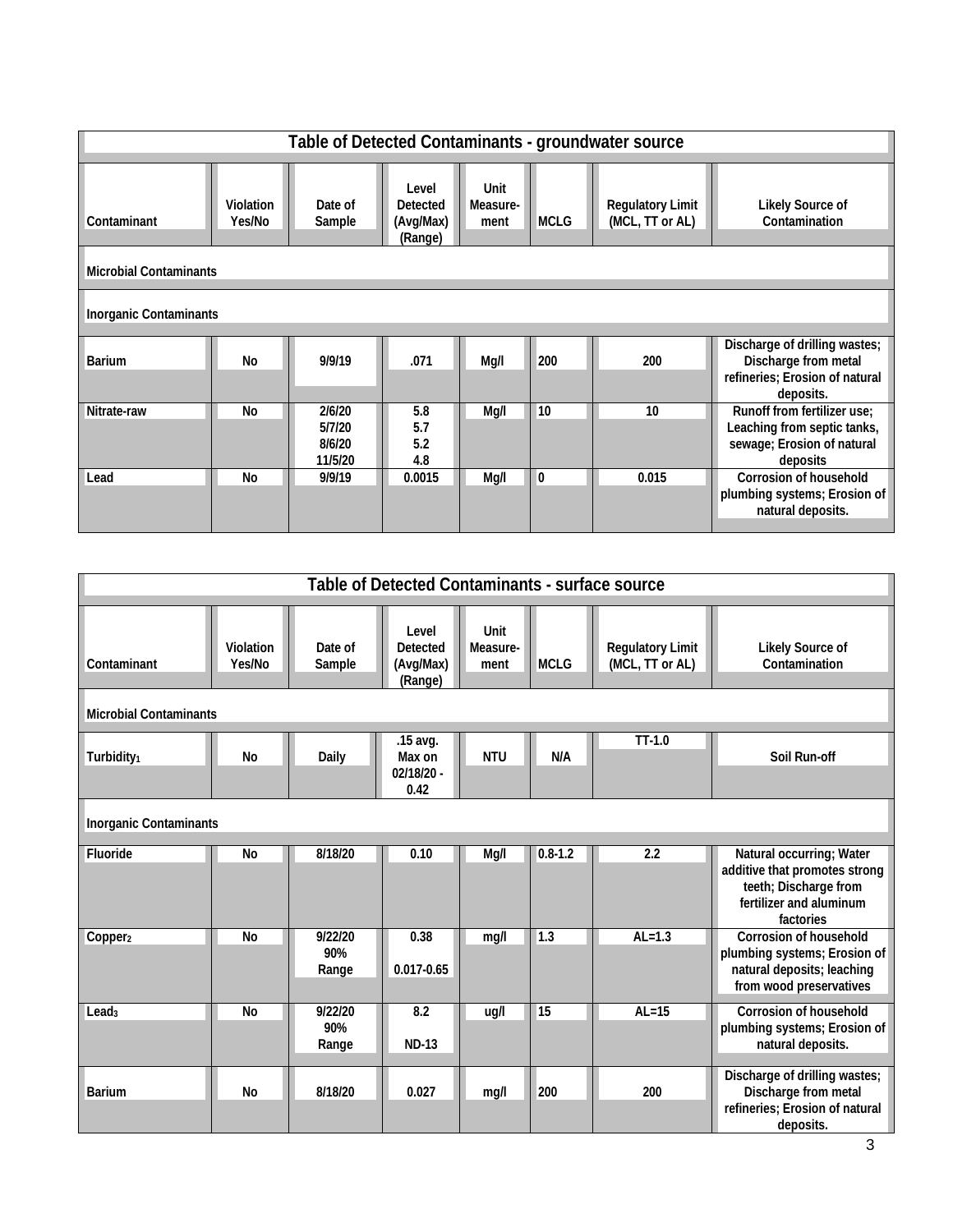| Nitrate                          | <b>No</b> | 8/18/20        | 0.55                               | Mg/I | 10           | 10  | Runoff from fertilizer use;<br>Leaching from septic tanks,<br>sewage; Erosion of natural<br>deposits                                                                    |
|----------------------------------|-----------|----------------|------------------------------------|------|--------------|-----|-------------------------------------------------------------------------------------------------------------------------------------------------------------------------|
| Selenium                         | No        | 8/18/20        | 1.0                                | Ug/I | 50           | 50  | <b>Essential Nutrient</b>                                                                                                                                               |
| <b>Nickel</b>                    | <b>No</b> | 8/18/20        | 0.0011                             | Mg/I | N/A          | N/A | Discharge from stainless<br>steel factories; Naturally<br>occurring                                                                                                     |
| Arsenic                          | <b>No</b> | 8/18/20        | 1.0                                | Ug/I | N/A          | 10  | Naturally occurring                                                                                                                                                     |
| Chromium                         | <b>No</b> | 8/18/20        | 1.1                                | Ug/I | 100          | 100 | Discharge from steel and pulp<br>mills; Erosion of natural<br>deposits                                                                                                  |
| <b>Total Haloacetic</b><br>Acids | <b>No</b> | 1 sample / qtr | 15.5 - RAA<br>$10 - 21$<br>(range) | ug/l | $\mathbf{0}$ | 60  | By-product of drinking water<br>disinfection needed to kill<br>harmful organisms                                                                                        |
| Total<br>Trihalomethanes         | <b>No</b> | 1 sample/qtr   | 62 - RAA<br>$45 - 88$<br>(range)   | ug/l | $\mathbf{0}$ | 80  | By-product of drinking water<br>chlorination needed to kill<br>harmful organisms. TTHMs<br>are formed when source<br>water contains large amounts<br>of organic matter. |
| Sodium <sub>4</sub>              | <b>No</b> | 8/18/20        | 74                                 | Mg/I |              | 20  | Erosion of natural deposits                                                                                                                                             |

#### **Notes:**

- 1 Turbidity is a measure of the cloudiness of the water. We test it because it is a good indicator of the Effectiveness of our filtration system. Our highest single turbidity measurement for the year occurred on 02/18/2020 and was .42 NTU. State regulations require that turbidity must always be below 5 NTU. The regulations require that 95% of the turbidity samples collected have measurements below 0.5 NTU.
- $2 -$  The level presented represents the 90<sup>th</sup> percentile of the 10 sites tested. A percentile is a value on a scale of 100 that indicates the percent of a distribution that is equal to or below it. The  $90<sup>th</sup>$  percentile is equal to or greater than 90% of the copper values detected at your water system. In this case, 10 samples were collected at your water system and the 90<sup>th</sup> percentile value was 0.38 mg/l. The action level for copper was not exceeded at any of the 10 sites tested.
- $3$  The level presented represents the  $90<sup>th</sup>$  percentile of the 10 samples collected.
- 4 Water containing more than 20 Mg/l of sodium should not be used for drinking by people on severely restricted sodium diets. Water containing more than 270 Mg/l of sodium should not be used by people on a moderately restricted sodium diet.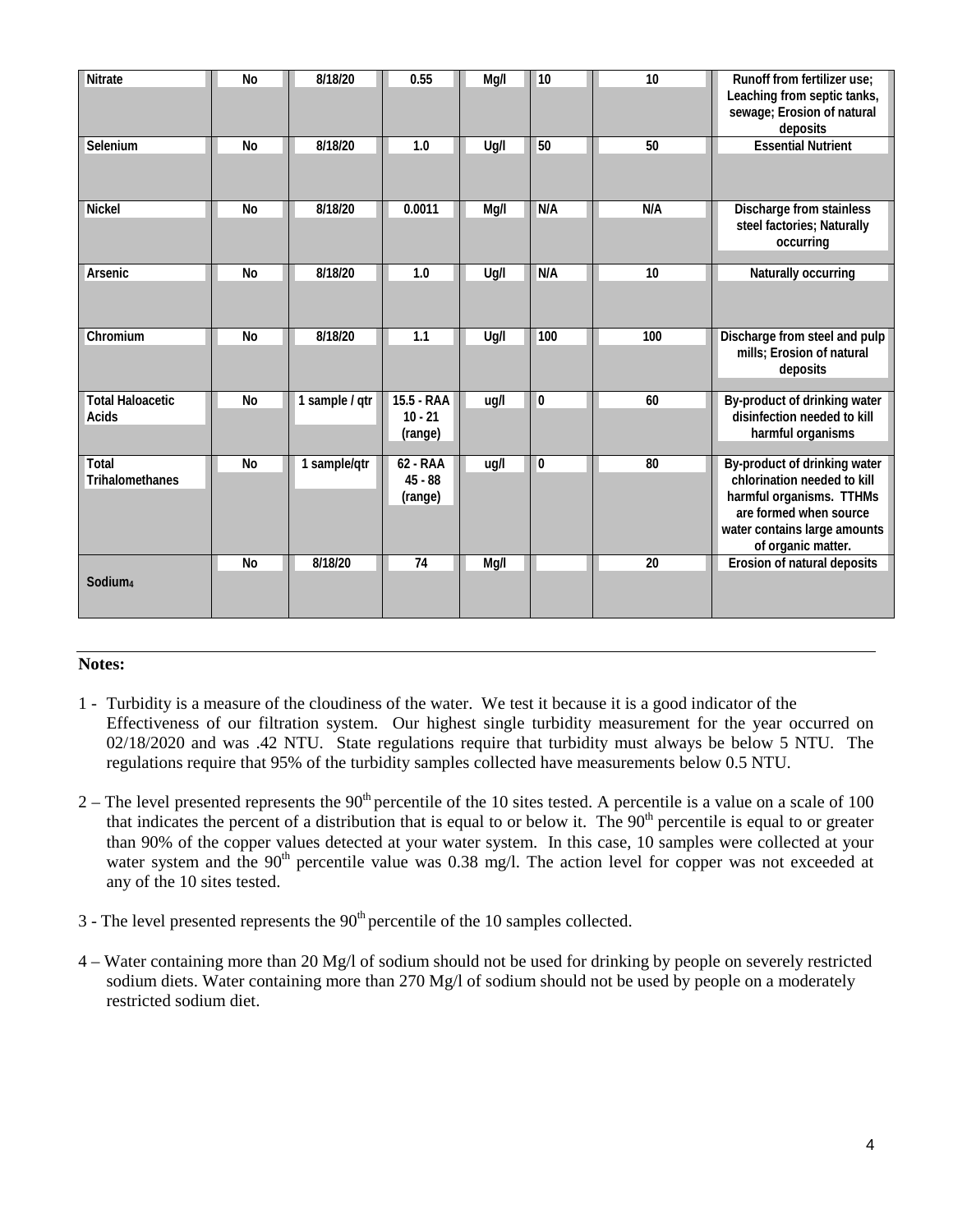### **Definitions:**

*Maximum Contaminant Level*(MCL): The highest level of a contaminant that is allowed in drinking water. MCLs are set as close to the MCLGs as feasible.

*Maximum Contaminant Level Goal* (MCLG): The level of a contaminant in drinking water below which there is no known or expected risk to health. MCLGs allow for a margin of safety.

*Maximum Residual Disinfectant Level* (MRDL): The highest level of a disinfectant allowed in drinking water. There is convincing evidence that addition of a disinfectant is necessary for control of microbial contaminants.

*Maximum Residual Disinfectant Level Goal* (MRDLG): The level of a drinking water disinfectant below which there is no known or expected risk to health. MRDLGs do not reflect the benefits of the use of disinfectants to control microbial contamination.

*Action Level*(AL): The concentration of a contaminant which, if exceeded, triggers treatment or other requirements which a water system must follow.

*Treatment Technique* (TT): A required process intended to reduce the level of a contaminant in drinking water. *Non-Detects* (ND): Laboratory analysis indicates that the constituent is not present.

*Nephelometric Turbidity Unit* (NTU): A measure of the clarity of water. Turbidity in excess of 5 NTU is just noticeable to the average person.

*Milligrams per liter* (mg/l): Corresponds to one part of liquid in one million parts of liquid (parts per million ppm).

*Micrograms per liter* (ug/l): Corresponds to one part of liquid in one billion parts of liquid (parts per billion - ppb). *Nanograms per liter* (ng/l): Corresponds to one part of liquid to one trillion parts of liquid (parts per trillion - ppt).

*Picograms per liter* (pg/l): Corresponds to one part per of liquid to one quadrillion parts of liquid (parts per quadrillion – ppq).

*Picocuries per liter* (pCi/L): A measure of the radioactivity in water.

*Millirems per year* (mrem/yr): A measure of radiation absorbed by the body.

*Million Fibers per Liter* (MFL): A measure of the presence of asbestos fibers that are longer than 10 micrometers. *RAA* **–** Running Annual Average

# **WHAT DOES THIS INFORMATION MEAN?**

### **Lead**

If present, elevated levels of lead can cause serious health problems, especially for pregnant women, infants, and young children. It is possible that lead levels at your home may be higher than at other homes in the community as a result of materials used in your home's plumbing. Village of Ovid is responsible for providing high quality drinking water, but cannot control the variety of materials used in plumbing components. When your water has been sitting for several hours, you can minimize the potential for lead exposure by flushing your tap for 30 seconds to 2 minutes before using water for drinking or cooking. If you are concerned about lead in your water, you may wish to have your water tested. Information on lead in drinking water, testing methods, and steps you can take to minimize exposure is available from the Safe Drinking Water Hotline (1-800-426-4791) or at http://www.epa.gov/safewater/lead.

We have learned through our testing that some contaminants have been detected; however, these contaminants were detected below New York State requirements.